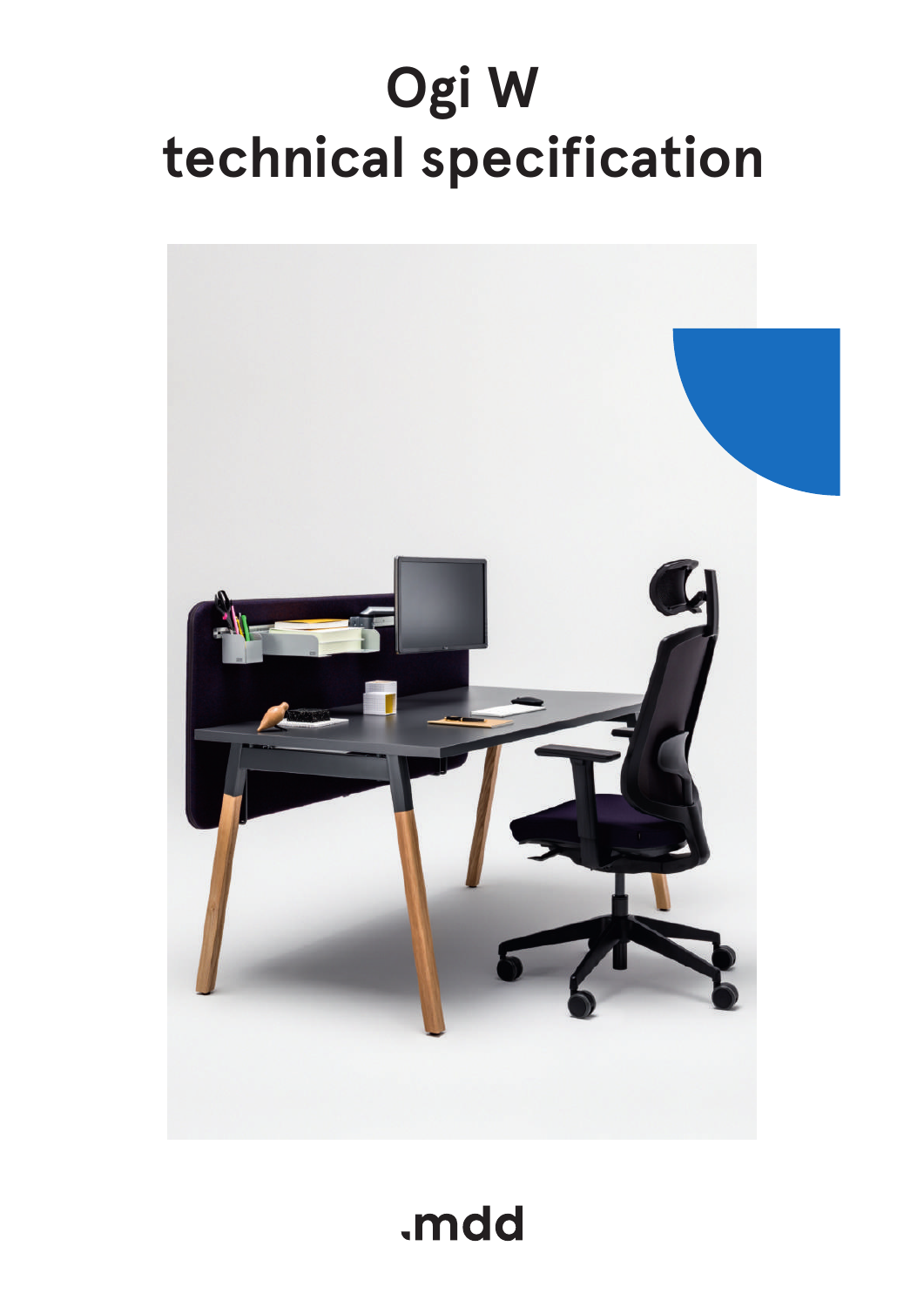## **.mdd has a leading position among manufacturers of office furniture with many awards that prove quality and continuously increase demand for it`s products.**

The realities of today`s market require constant quality improvement at all levels of modern organization. This applies in particular to customer service, marketing, quality of products and also to quality of processes within the company. Partnership relations among employees and with business partners form a base of economic growth and success of the company.

Constant investments in innovative machinery park, optimization of managment systems and an expansion of production halls allow to minimize the lead times for the product of the highest quality.

## **More than twenty years of experience in office furniture industry come with reference from a long list of companies and institutions to show their appreciation for an efficient and comprehensive service. .mdd is higly aware of the environment.**

Being located in the forest region with lake by it1s side, .mdd takes the nature seriously and invests constantly in a modern and energy-efficient solutions to preserve the local life. Company puts emphasis on waste segregation and recycling. .mdd has been awarded for the exceptional care and involvement in waste disposal. All materials used are environmentally friendly and enjoy a high 95 % rate of being recycled.



# **General informations:**

#### **Warranty :**

.mdd products **– 5 years**. Electrical components and fabric **– 2 years**.

**Certyficate - MFC:**



#### **Assembly:**

product delivered in separate elements

#### **Packing :**

cardboard, perforated plastic mesh wrap

**Compliant with standards:** PN-EN 527-2:2017-02

**Boards density:**

12 mm - 690 - 750 kg/m3 18 mm - 650 - 690 kg/m3 28 mm - 610 - 630 kg/m3 36 mm - 610 - 630 kg/m3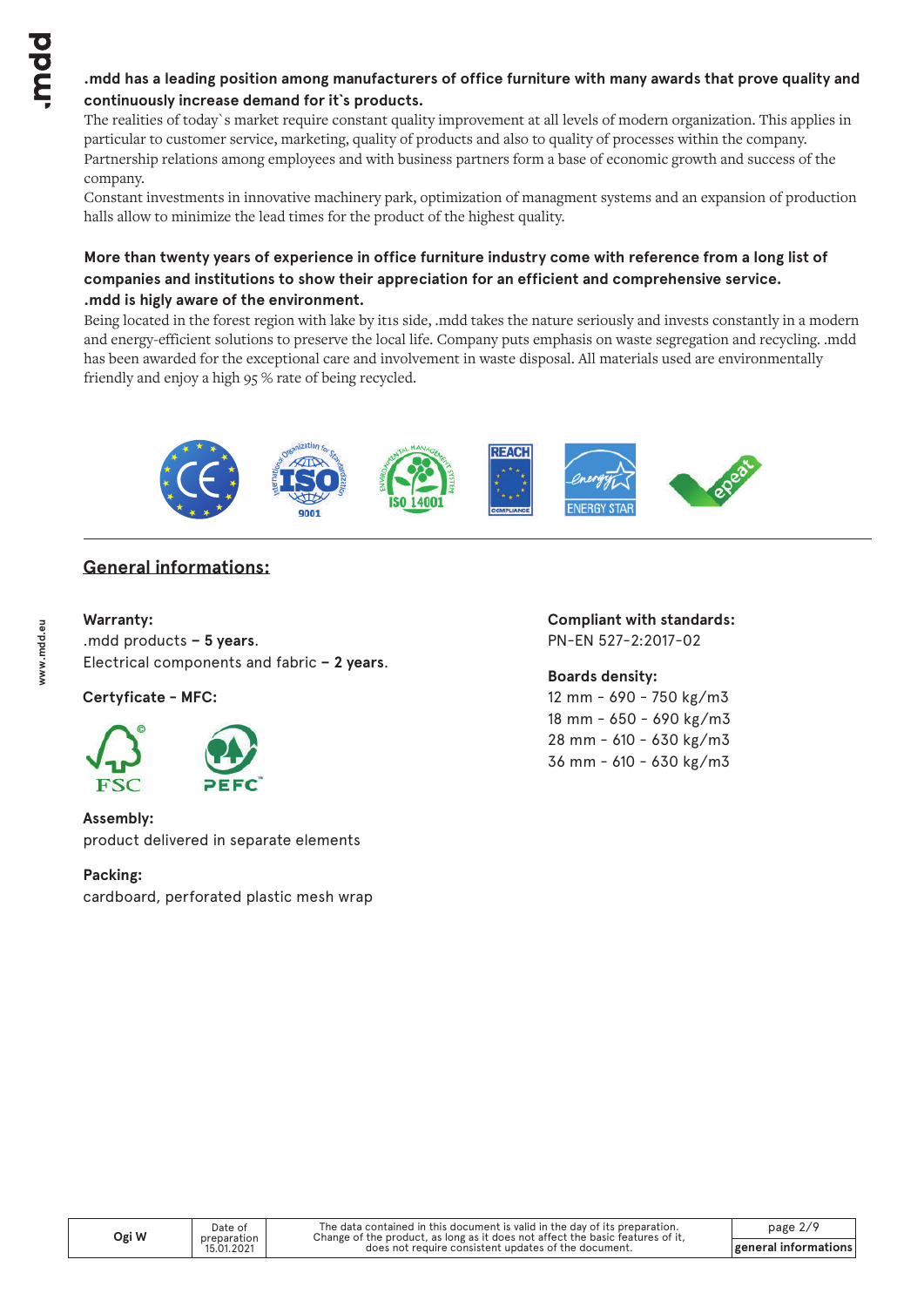bpun.

### **Ogi desk worktops**



**1. Worktop -** MFC 28 mm, ABS edge

#### **Dimensions of the worktop with scallops (mm)**



|  | Ogi W | Date of<br>preparation<br>15.01.2021 | The data contained in this document is valid in the day of its preparation.<br>Change of the product, as long as it does not affect the basic features of it,<br>does not require consistent updates of the document. | page $3/9$<br><b>Itechnical description</b> |
|--|-------|--------------------------------------|-----------------------------------------------------------------------------------------------------------------------------------------------------------------------------------------------------------------------|---------------------------------------------|
|--|-------|--------------------------------------|-----------------------------------------------------------------------------------------------------------------------------------------------------------------------------------------------------------------------|---------------------------------------------|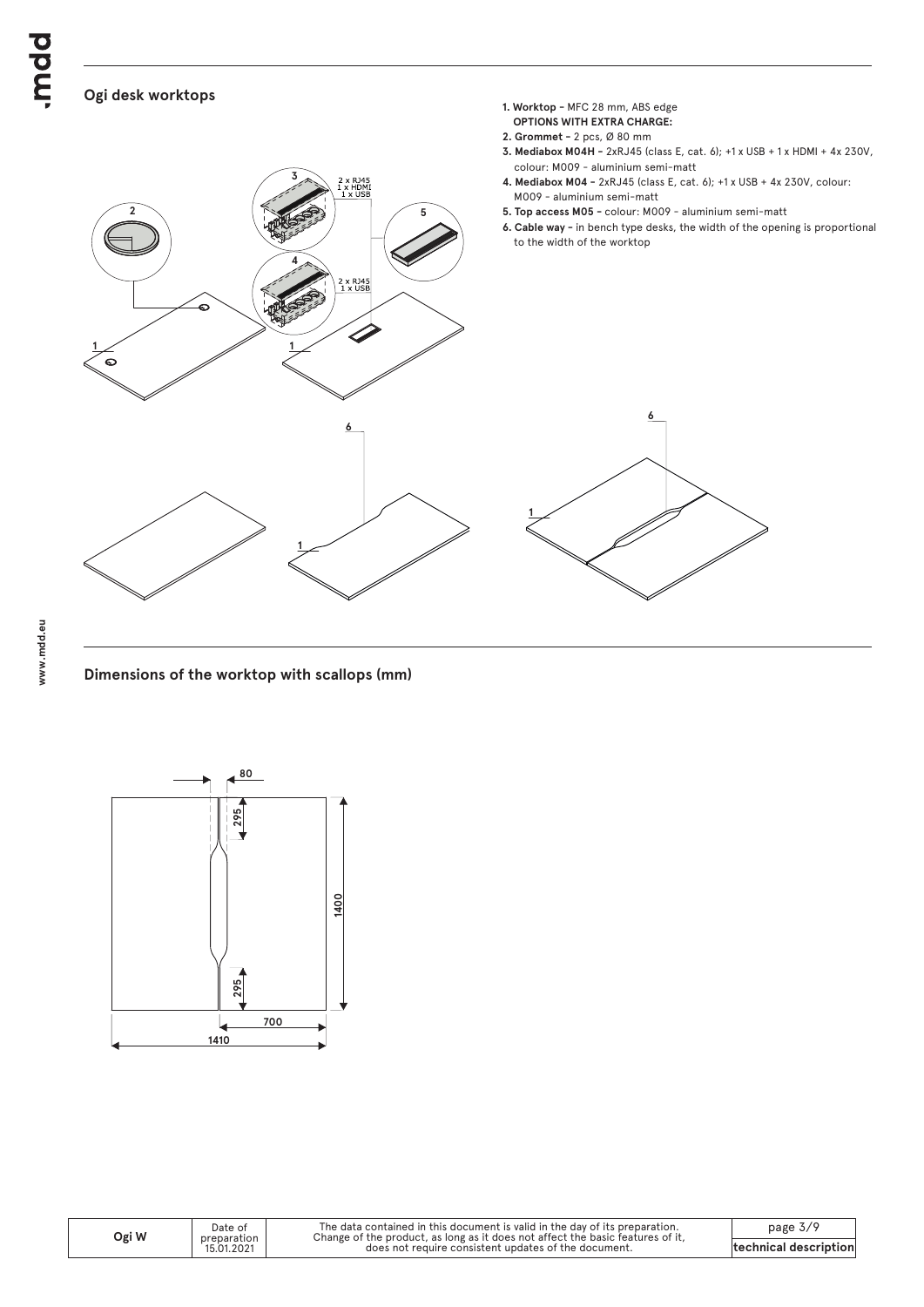Ogi W: natural wood - ash, coated with transparent varnish, with metal element, powder coated, profile 40 × 40 mm, spacer 10 mm between top and frame



Attention - the cable tray located underneath the worktop is only available in: M009 - aluminium semi-matte colour

#### **Desk with managerial storage**



- **1. Worktop** MFC 28 mm, ABS edge
- **2. Top** MFC 28 mm, ABS edge
- **3. Shelf** MFC 18 mm, protection against accidental falling-out, ABS edge **4. Drawer -** MFC 18 mm, ABS edge, patent lock - possible to change
- location **5. Base -** MFC 18 mm, ABS edge
- **6. Front** MFC 18 mm, ABS edge

#### **Configuration examples (mm)**









| Ogi W | Date of<br>preparation | The data contained in this document is valid in the day of its preparation.<br>Change of the product, as long as it does not affect the basic features of it. | page $4/9$                    |
|-------|------------------------|---------------------------------------------------------------------------------------------------------------------------------------------------------------|-------------------------------|
|       | 15.01.2021             | does not require consistent updates of the document.                                                                                                          | <b>Itechnical description</b> |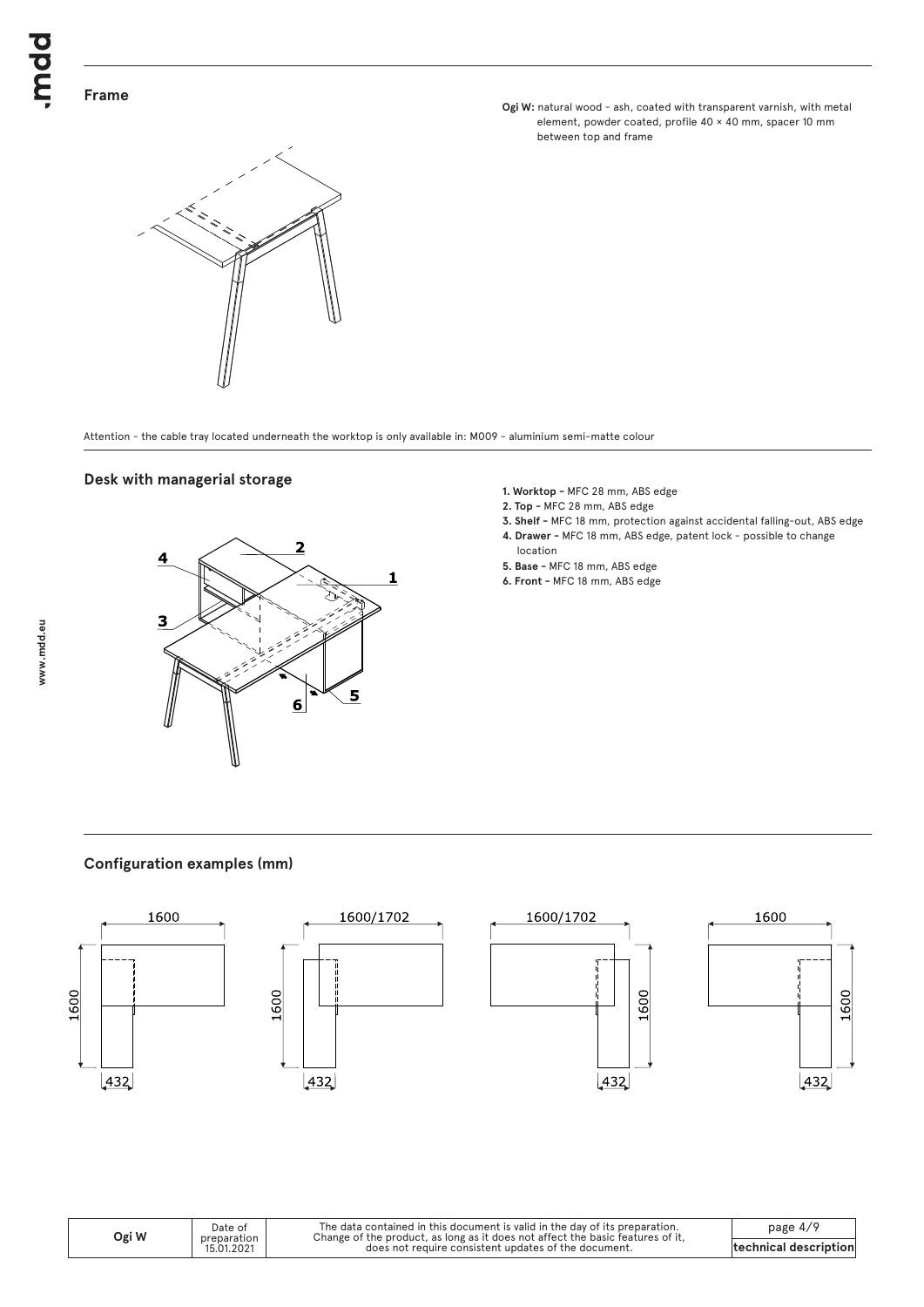## **Configuration examples (mm)**





#### **Accessories**



- **1. Horizontal cable tray S69** powder coated, colour: 09 aluminum
- **2. Single desk horizontal cable tray (SG12, SG16)** powder coated metal, colour: M009 - aluminum semi-matt
- **3. Horizontal cable tray E64** powder coated, colour: M009 aluminium semi-matt
- **4. Cable tray for bench desks (SG220, SG260) s**teel wire Ø4 mm, powder coated, colour: 09 - aluminum

**www.mdd.eu**

| Ogi W |  |  |
|-------|--|--|
|-------|--|--|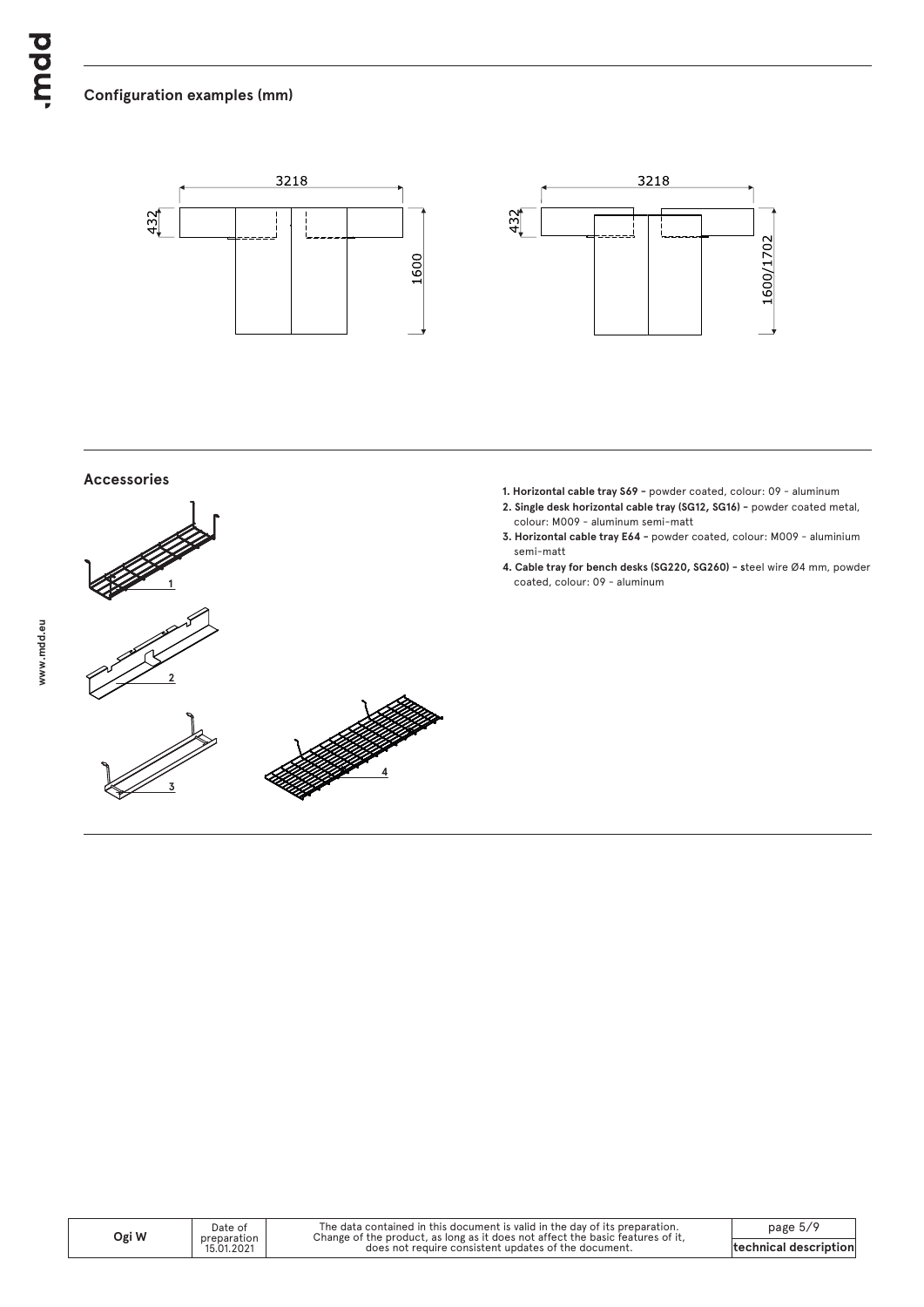bpur.

# **Desks \***



1200 / 700 / 740 **BOW22** 28.9 kg



**BOW24** 1400 / 700 / 740



**BOW26** 1600 / 700 / 740 32.3 kg 35.9 kg 34.8 kg



**BOW02** 1200 / 800 / 740<br>34.8 kg



1400 / 800 / 740 **BOW03** 35.3 kg



**BOW04** 1600 / 800 / 740

**BOW05** 1800 / 800 / 740 35.9 kg 39 kg 45.3kg



**BOW06** 2000 / 800 / 740



**www.mdd.eu**

2000 / 1000 / 740 **BOW07** 49.5 kg

| Jgi W | Date of                   | The data contained in this document is valid in the day of its preparation.<br>Change of the product, as long as it does not affect the basic features of it, | page $6/9$ |
|-------|---------------------------|---------------------------------------------------------------------------------------------------------------------------------------------------------------|------------|
|       | preparation<br>15.01.2021 | does not require consistent updates of the document.                                                                                                          | products   |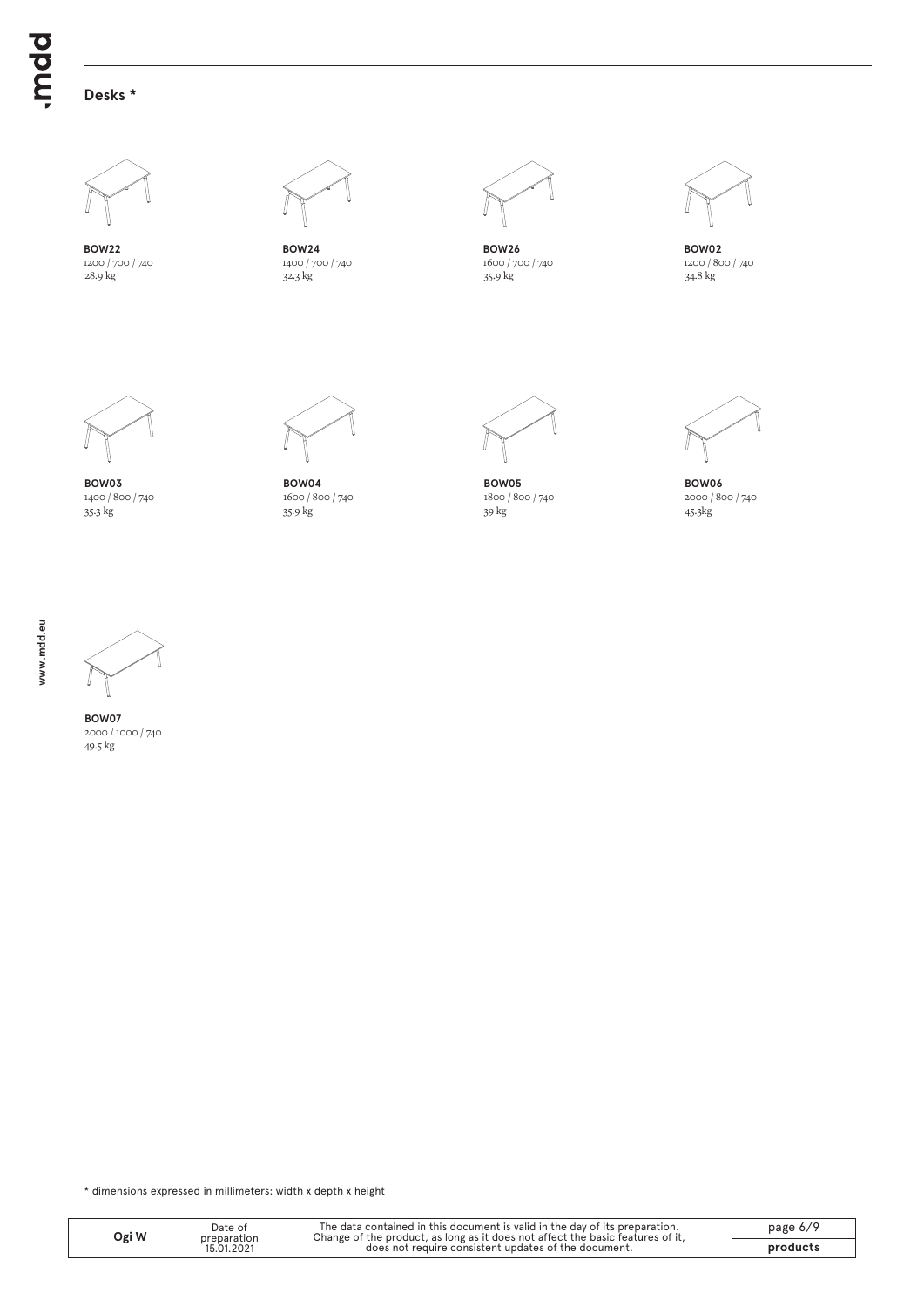## **Elements for arrangement building - straight desk, natural wood \***



1200 / 800 / 740 **BOW02L** 25.7 kg



1400 / 800 / 740<br>29.2 kg



**BOW04L** 1600 / 800 / 740 29.2 kg 436.2 kg 436.2 kg 436.2 kg 436.2 kg 436.2 kg 436.2 kg 436.2 kg 436.2 kg 436.2 kg 436.2 kg 436.2 kg 436



**BOW05L** 1800 / 800 / 740<br>436.2 kg



1200 / 700 / 740 **BOW22L** 322.9 kg



**BOW24L** 1400 / 700 / 740  $26.4 \text{ kg}$ 



**BOW26L** 1600 / 700 / 740

| Ogi W | Date of<br>preparation | The data contained in this document is valid in the day of its preparation.<br>Change of the product, as long as it does not affect the basic features of it. | page $7/$ |
|-------|------------------------|---------------------------------------------------------------------------------------------------------------------------------------------------------------|-----------|
|       | 15.01.2021             | does not require consistent updates of the document.                                                                                                          | products  |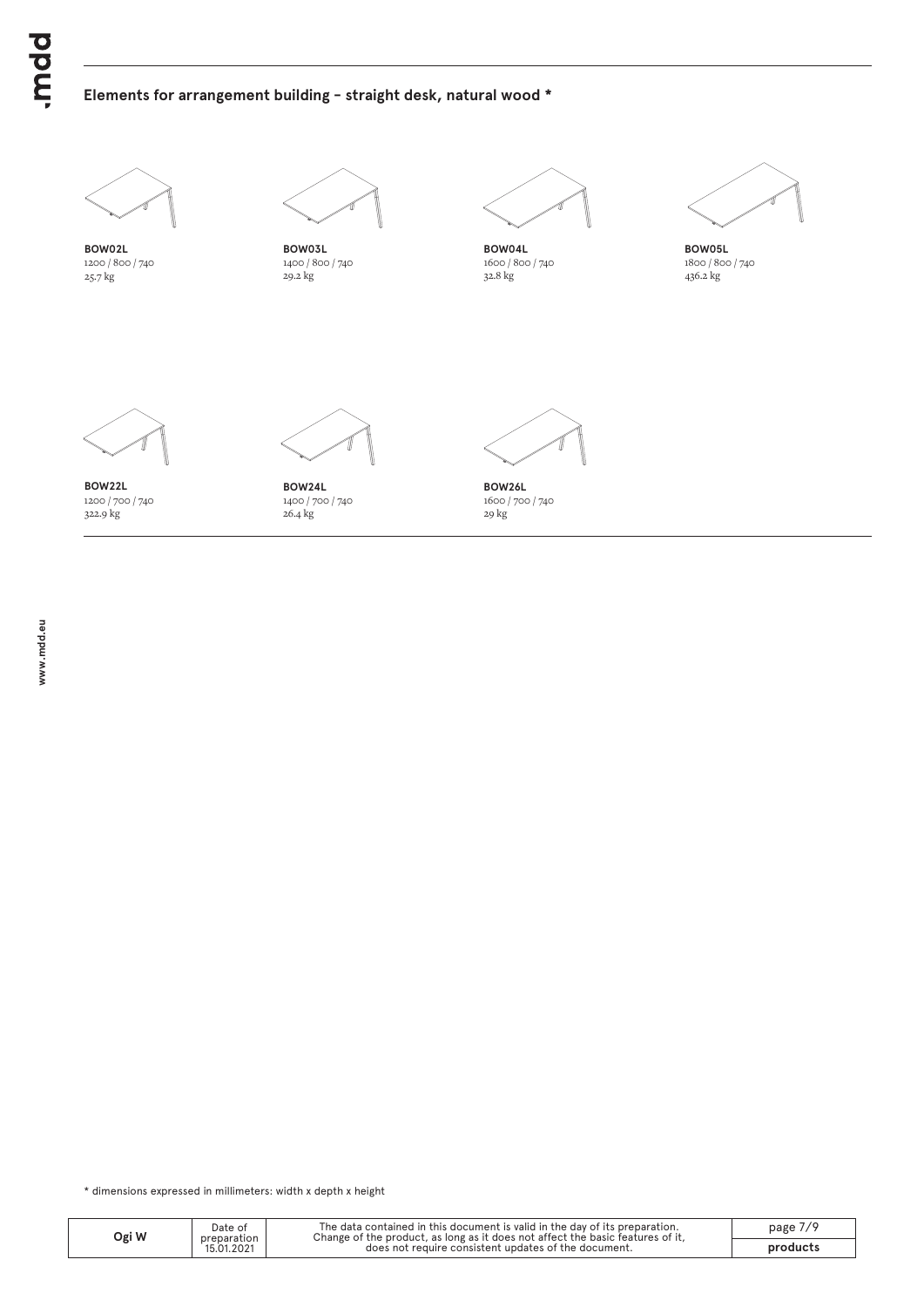bpur.

#### **Bench desks \***



1400 / 1610 / 740 **BOW33** 65.6 kg

**BOW34** 1600 / 1610 / 740 66.8 kg 73 kg



**BOW35** 1800 / 1610 / 740

#### **Elements for arrangement b uilding - bench, natural wood \***



**BOW32L** 1200 / 1610 / 740



**BOW33L** 1400 / 1610 / 740 49.8 kg 64 kg 64 kg 64 kg 64 kg 64 kg 64 kg 64 kg 65 kg 65 kg 65 kg 65 kg 65 kg 65 kg 65 kg 65 kg 65 kg 65 kg 6



**BOW34L** 1600 / 1610 / 740<br>64 kg



1800 / 1610 / 740 **BOW35L** 70.8 kg



**BOW42L** 1200 / 1410 / 740 44.2 kg 51.2 kg



**BOW44L** 1400 / 1410 / 740



**BOW46L** 1600 / 1410 / 740 56.4 kg

| Jgi W | Date of<br>preparation | The data contained in this document is valid in the day of its preparation.<br>Change of the product, as long as it does not affect the basic features of it, | page $8/9$ |
|-------|------------------------|---------------------------------------------------------------------------------------------------------------------------------------------------------------|------------|
|       | 15.01.2021             | does not require consistent updates of the document.                                                                                                          | products   |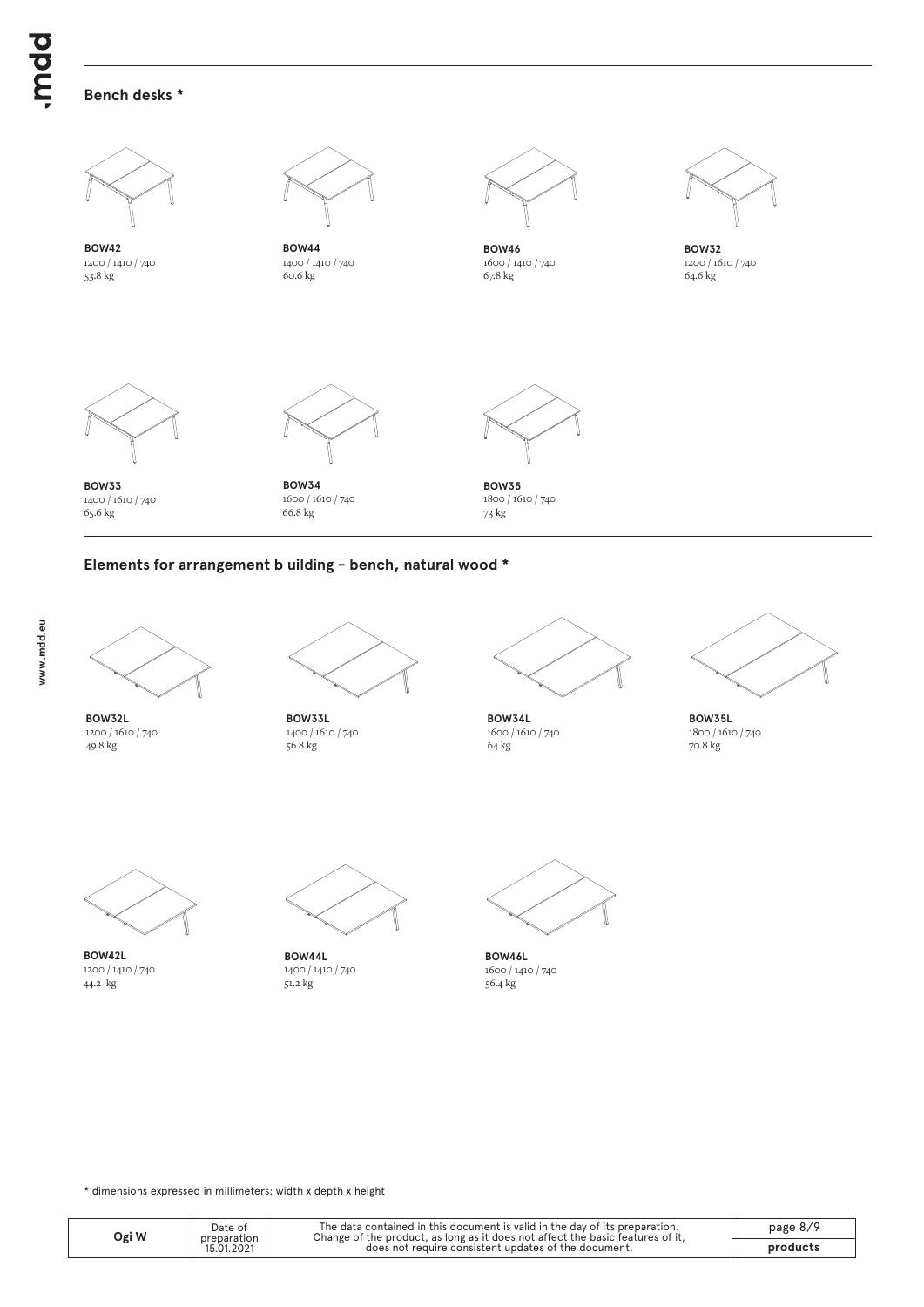## **Desks with managerial storage \***



1702-1600 / 1600 / 740 **BOW20** 92 kg

**Desk extensions \***



**BOW21** 1902-1800 / 1600 / 740



**BOW40** 1702-1600 / 3210 / 740<br>178.8 kg 93.5 kg 185 kg 178.8 kg 185 kg 185 kg 185 kg 185 kg 185 kg 185 kg 185 kg 185 kg 185 kg 186 kg 186 kg 186 kg 18



**BOW41** 1902-1800 / 3210 / 740



600 / 800 / 740 **PLW01** 13.3 kg



**PLW02** 600 / 1000 / 740  $14.8 \text{ kg}$ 



**PLW03** 600 / 1200 / 740

| Ogi W | Date of<br>preparation | The data contained in this document is valid in the day of its preparation.<br>Change of the product, as long as it does not affect the basic features of it. | page $8/9$ |
|-------|------------------------|---------------------------------------------------------------------------------------------------------------------------------------------------------------|------------|
|       | 15.01.2021             | does not require consistent updates of the document.                                                                                                          | products   |